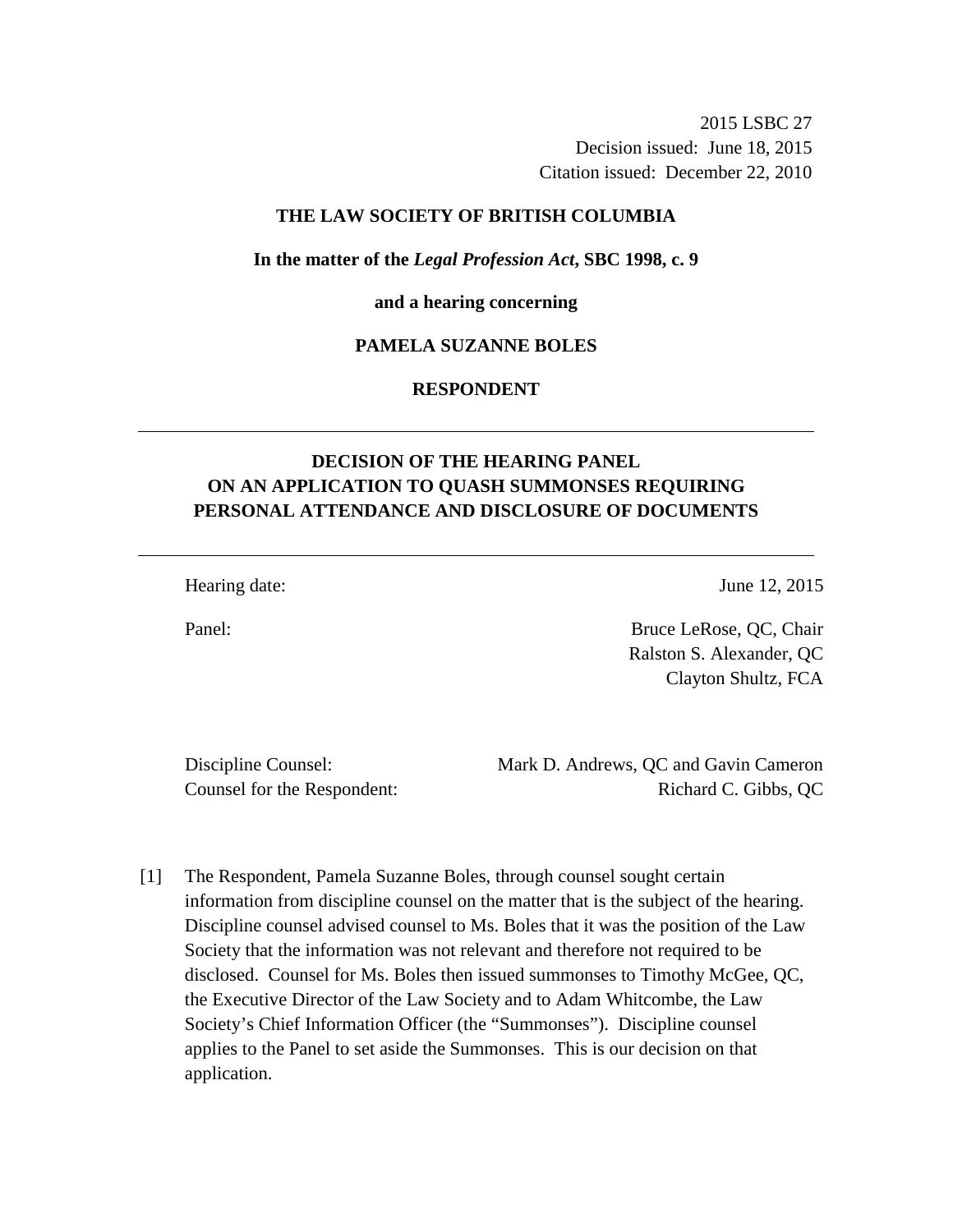[2] The Summonses were issued pursuant to Rule 5-4(4) of the Law Society Rules. Rule 5-4 provides:

#### **Compelling witnesses and production of documents**

- **5-4**(1) In this Rule, **"respondent"** includes a shareholder, director, officer or employee of a respondent law corporation.
- (2) At any time during a hearing, a panel may
	- (a) compel the applicant or respondent to give evidence under oath,
	- (b) order the applicant or respondent to produce all files and records that are in the applicant's or respondent's possession or control that may be relevant to the matters raised by the application or in the citation, or
	- (c) make an order under section 44(4) or an application under section 44(5) of the Act.
- (3) A person who is the subject of an order under subrule  $(2)(a)$  may be cross-examined by counsel representing the Society.
- (4) A party to a proceeding under the Act and these Rules may prepare and serve a summons requiring a person to attend an oral or electronic hearing to give evidence in the form prescribed in Schedule 5.
- [3] The form described in Rule 5-4 (4), namely Schedule 5, is attached as a schedule to this decision.
- [4] Law Society Rule 5-5(1) provides that, subject to the *Legal Profession Act* (the "Act") and the Law Society Rules, panels are to determine the practice and procedure at a hearing. This application by the Law Society comes before us in the context of an ongoing hearing involving Ms. Boles, and accordingly, the Panel has authority and jurisdiction to deal with this application by the Law Society to determine the validity of the Summonses.
- [5] It is the position of the Law Society that the Summonses issued by counsel for Ms. Boles are ill-conceived and inappropriate. The Law Society submits that the summons provided for in Rule 5-4(4) is limited to compelling a witness to attend in person and give oral testimony.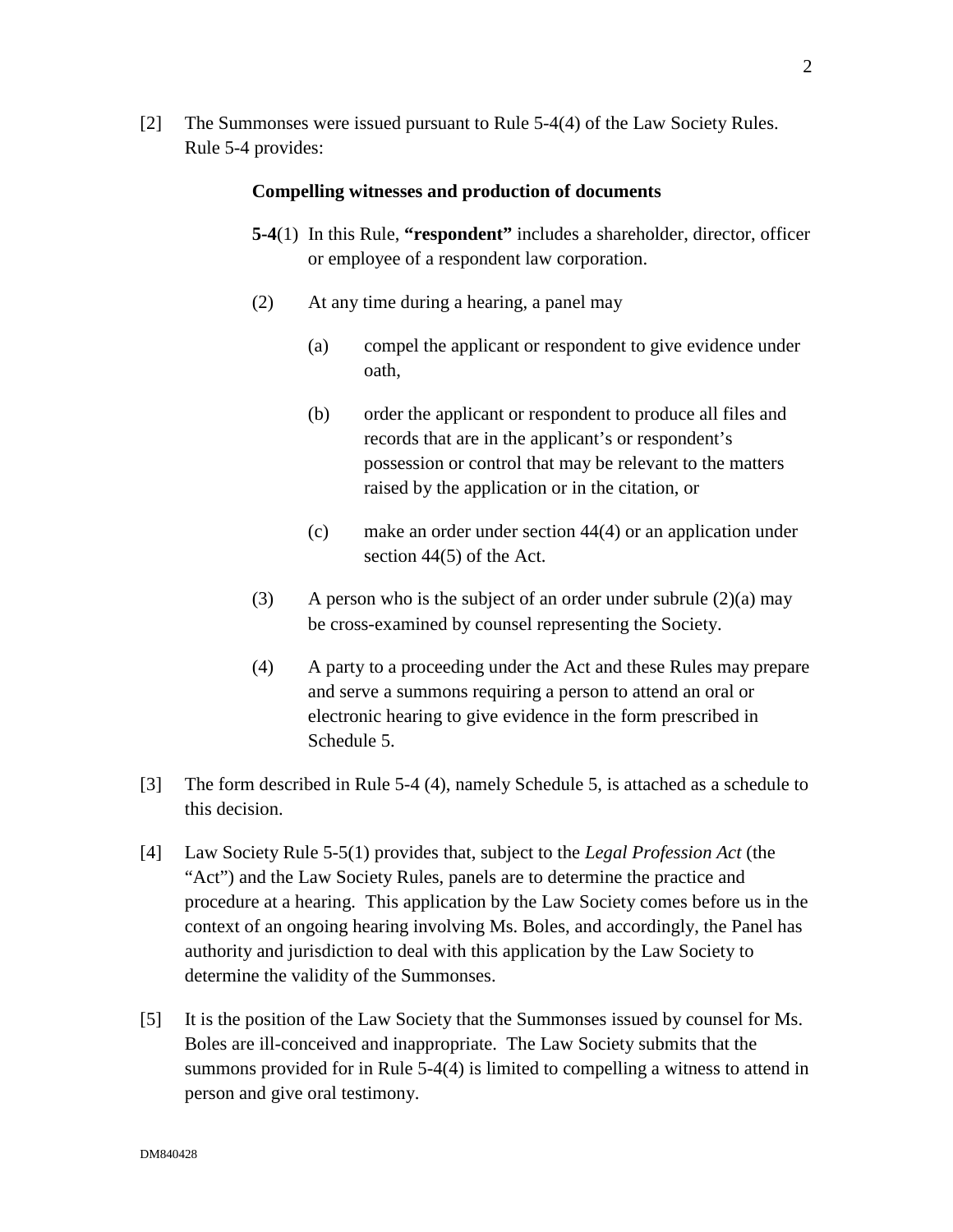- [6] The Law Society further submits that Schedule 5, the form of the summons, does not include language that requires the subject of the summons to bring materials when responding to the summons. The Law Society submits that persons wishing documents to be produced by the Law Society should proceed according to the process provided by Section 44(4)(b)*.*
- [7] Section 44(4) provides:
	- (4) For the purposes of a proceeding under Part 2, 3, 4 or 5 of this Act, a tribunal may make an order requiring a person
		- (a) to attend an oral or electronic hearing to give evidence, on oath or affirmation or in any other manner, that is admissible and relevant to an issue in the proceeding, or
		- (b) to produce for the tribunal or a party a document or other thing in the person's possession or control, as specified by the tribunal, that is admissible and relevant to an issue in the proceeding.
- [8] It is noted that Rule  $5-4(2)(c)$  authorizes a panel to make an order requested under Section 44.
- [9] In the course of his submission, counsel for Ms. Boles acknowledged that, if it were thought appropriate for him to do so, he would "morph" his summonses into an application for production of documents pursuant to Rule  $5-4(2)(c)$  as authorized by Section 44 of the Act*.* We will deal with that suggestion later in these reasons.
- [10] The Panel finds that the Summonses are not properly constituted because they seek to do more than is permitted by Rule 5-4(4). The Summonses purport to require the target of the Summonses to produce documents. We find that there is no authority in Rule 5-4(4) to include in a summons a requirement to produce documents.
- [11] This determination is founded on three principles:
	- (a) The language of the Rule is not ambiguous. The plain meaning of the Rule provides a requirement for a person to attend. There is no mention of documents;
	- (b) The form of the summons (Schedule 5) makes no reference to documents; and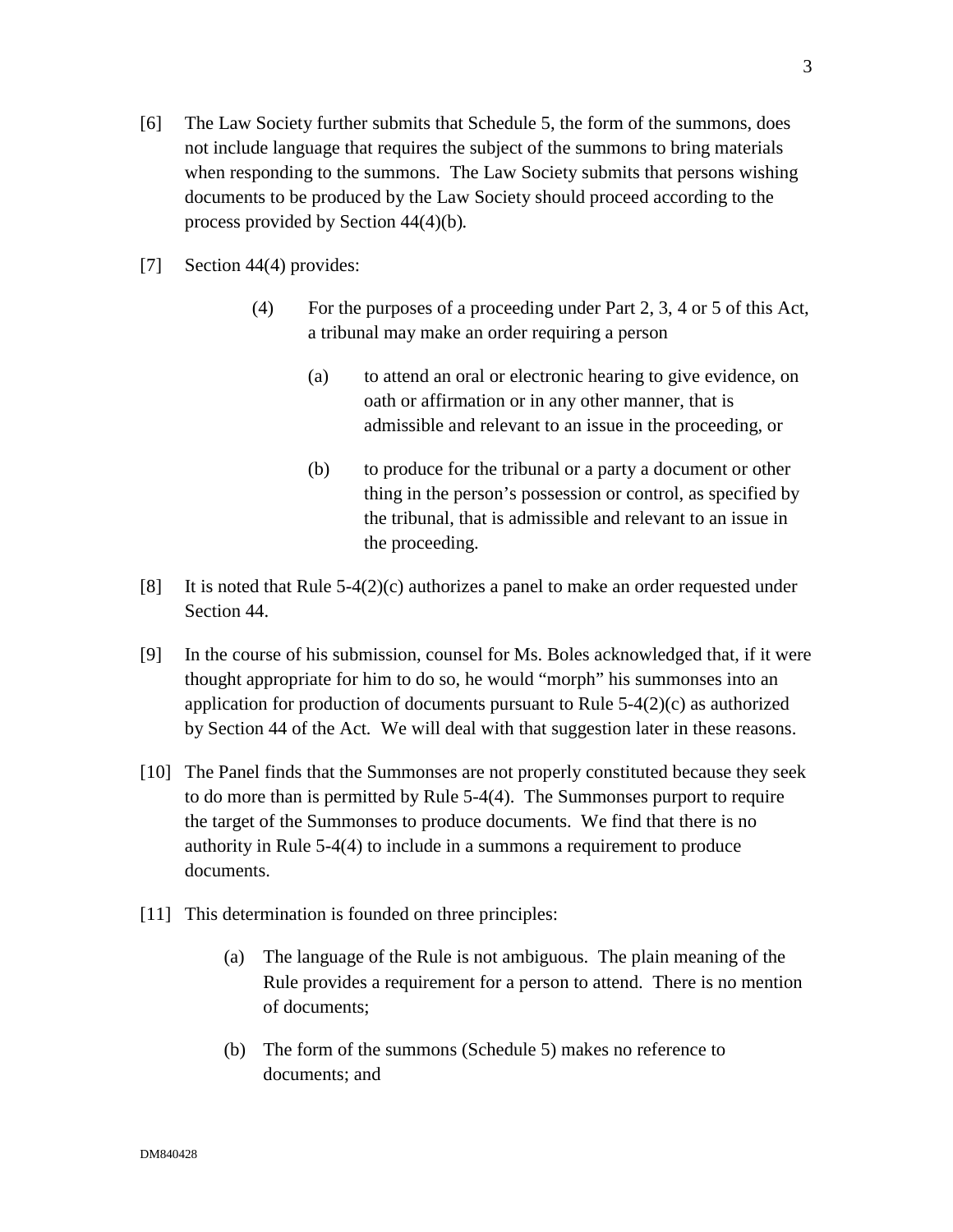- (c) There is a clear (different) process provided in the Act and the Rules to compel the production of documents.
- [12] Subrule (4) of Rule 5-4 establishes the basis upon which Schedule 5 is to be employed and requires that a summons may be served "requiring a person to attend an oral or electronic hearing to give evidence." The Panel has determined that the power to require attendance and the obligation to produce documents are two separate authorities and are not properly combined in a modified form of Schedule 5 as was attempted by counsel for Ms. Boles.
- [13] It follows from this determination that we must direct that the Summonses be set aside, and we so order. We note parenthetically that, despite the flawed process, the materials requested in Section B of the Summonses have been provided to Ms. Boles.
- [14] Though we are not required to do so, there is merit in a further consideration. Namely, what would this Panel do with a properly framed application for production of the same documents? Counsel for Ms. Boles has urged upon us this approach so as not to frustrate his application on purely procedural objections. He wants the requested documents and is not particular what process produces the same.
- [15] As noted above, Section 44(4) of the Act requires that documents that are sought by a party to a proceeding must be admissible and relevant to the issue in the proceeding. We have concerns on both of those requirements.
- [16] Ms. Boles argues that relevance is established where she seeks information as to the number of instances in which members of the Law Society have failed to report certificates registered against them under the *Income Tax Act*. We believe the argument to be along the lines that knowing the number of lawyers who have failed to report certificates will inform the extent to which such a failure to report is a "marked departure" and if a large number of such failures to report are the result of "inadvertence" then that fact will provide circumstantial evidence in support of Ms. Boles explanation for her failure from that cause to advise the Law Society of the Certificates registered against her.
- [17] We have determined that the argument on relevance fails. The reason for the failure of any other member of the Law Society to report an *Income Tax Act* Certificate against him or her does not assist in any way the determination of the failure of Ms. Boles to report. We find that each such determination must be developed on its own facts and no fact or circumstance from another lawyer's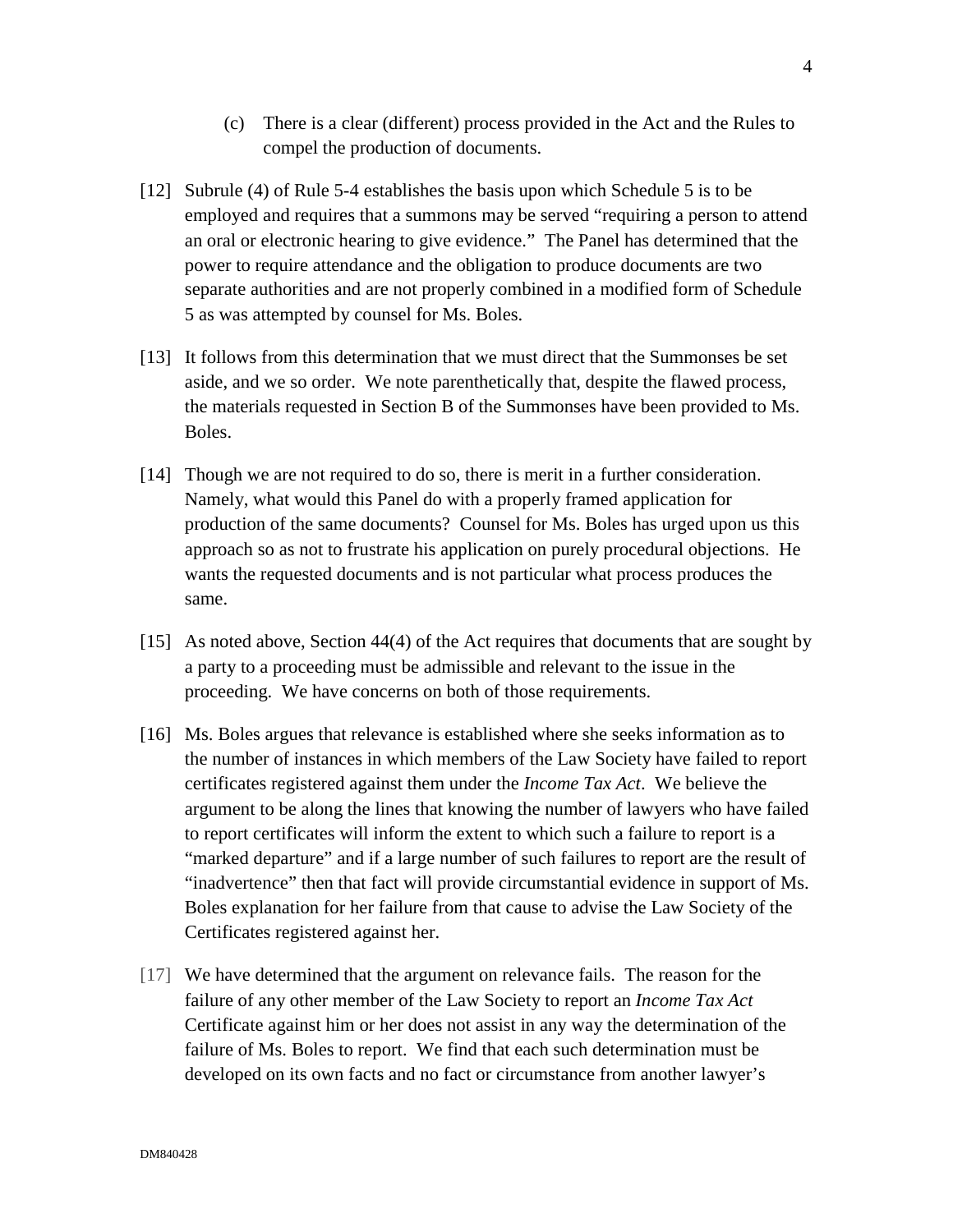failure to report a certificate can assist a panel with deciding what caused the Respondent to act in the manner she did.

[18] Discipline counsel also argues that the provisions of section 87 of the Act that excludes documents related to complaints about lawyers from requirements for disclosure or production apply in this case, whether or not the materials are relevant. Counsel for Ms. Boles says that section 87 is not relevant to this application because a citation hearing is not a "proceeding" as defined in that section. As we have decided that the material in question is not relevant, it is not necessary for us to decide that question.